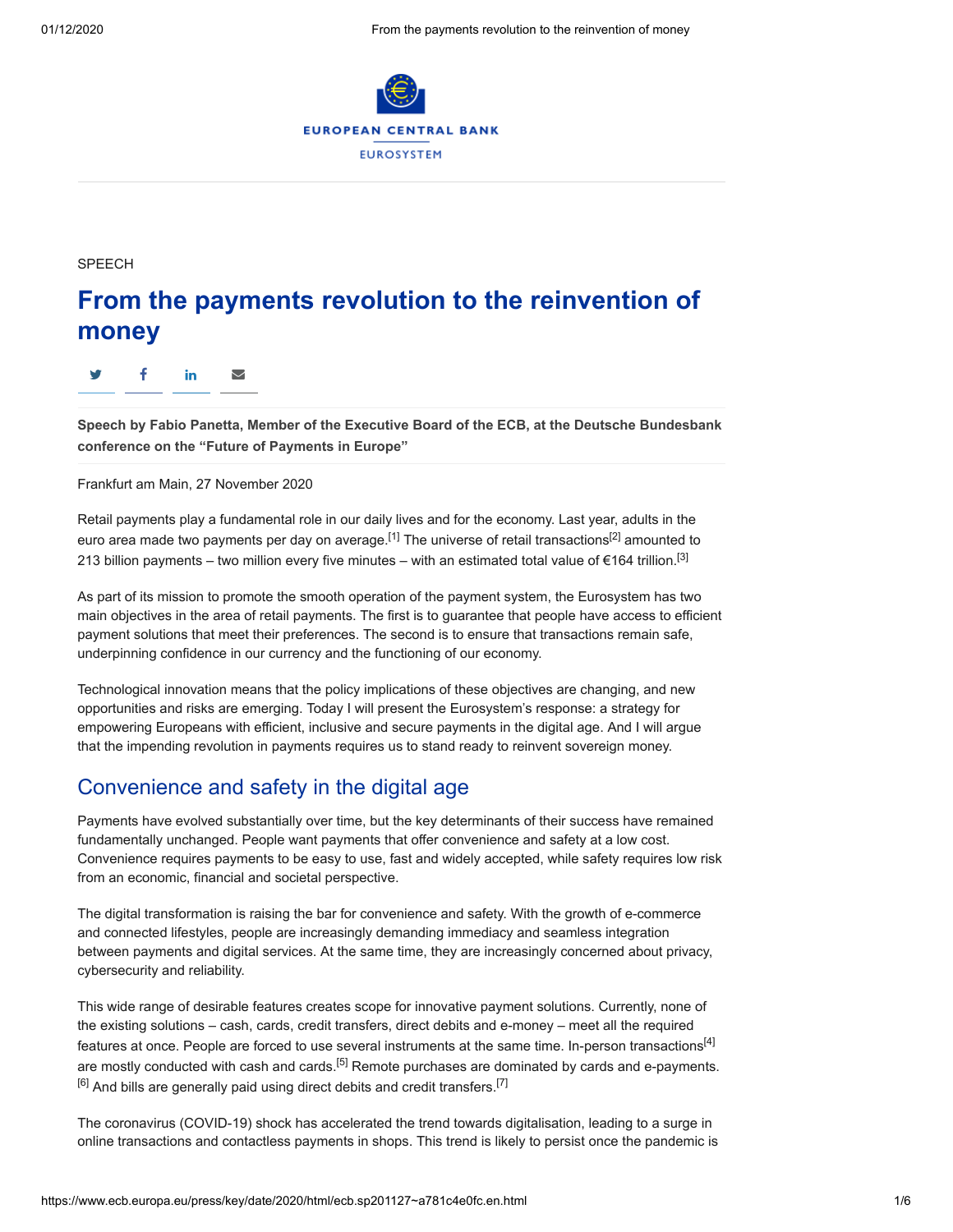over.<sup>[8]</sup> So we must ask ourselves whether the available means of payment adequately meet the needs of consumers in the digital age.

Cash offers a secure and inclusive way of making in-person payments, but it is not well suited for payments in a digital context, such as in e-commerce. So it is no surprise that it is being used less.<sup>[9]</sup> Payment cards, on the other hand, facilitate digital, contactless payments. But they are not accepted everywhere. And the Europe-wide acceptance of cards issued under national card schemes currently relies on agreements with international card schemes. As a result, people mostly use international schemes for cross-border card payments, and the European market for card payments is dominated by non-European schemes.

Generally, Europe is increasingly relying on foreign providers, with a high degree of market concentration in some segments, such as card transactions and online payments.<sup>[10]</sup>

We should not let this reliance turn into dependence. Dependence on foreign providers and excessive market concentration would harm competition, limiting the choice for consumers and exposing them to non-competitive pricing. It could reduce the resilience of the payment system and weaken the ability of European authorities to exercise controls.

We must ensure that the payment market remains open to competition, including from European suppliers and technology.

# The influx of technology firms

Fintech companies have sparked the latest wave of innovation, accelerating the *evolution* of the payment system.<sup>[11]</sup> Many of them have adopted data-driven business models, where payment services are provided free of charge in exchange for personal data. Numerous banks are expanding their range of digital services by entering into agreements with fintechs; in some cases, integration is achieved when a bank acquires a fintech firm.

The global tech giants – the so-called big techs – are aiming for a *revolution* in the payments landscape, and represent a threat to traditional intermediation.<sup>[12]</sup> These firms can use data-driven models on an entirely new scale by leveraging their large customer base, real-time data and control of crucial infrastructures for commerce and economic activity – from online marketplaces to social media and mobile technologies. They can use these advantages, their financial strength and their global footprint to provide new payment solutions and expand in both domestic and cross-border transactions. This would offer them an even stronger base to further expand the range of their financial activities, including lending, as their superior ability to collect and analyse large volumes of data gives them an information advantage.

If not properly regulated, big techs may pose considerable risks from an economic and social perspective and they may restrict, rather than expand, consumer choice. They can aggravate the risk of personal information being misused for commercial or other purposes, jeopardising privacy and competition. And they can make the European payment market dependent on technologies designed and governed elsewhere, exacerbating its vulnerability to external disruption such as cyberattacks.

The big techs may also contribute to a rapid take-up, both domestically and across borders, of so-called stablecoins.<sup>[13]</sup> As I have argued previously<sup>[14]</sup>, stablecoins raise concerns with regard to consumer protection and financial stability. In fact, the issuer of a stablecoin cannot guarantee the certainty of the value of the payment instrument it offers to consumers. Such a guarantee can only be provided by the central bank.

Moreover, unlike bank deposits, stablecoins do not benefit from deposit guarantee schemes, their holders cannot rely on the degree of scrutiny that is now the norm in banking supervision, and the issuers do not have access to central bank standing facilities. As a result, stablecoin users are likely to bear higher credit, market and liquidity risks, and the stablecoins themselves are vulnerable to runs<sup>[15]</sup>, with potentially systemic implications<sup>[16]</sup>.

These risks could be mitigated if the stablecoin issuer were able to invest its reserve assets<sup>[17]</sup> in the form of risk-free deposits at the central bank, as this would eliminate the investment risks that ultimately fall on the shoulders of stablecoin holders.<sup>[18]</sup>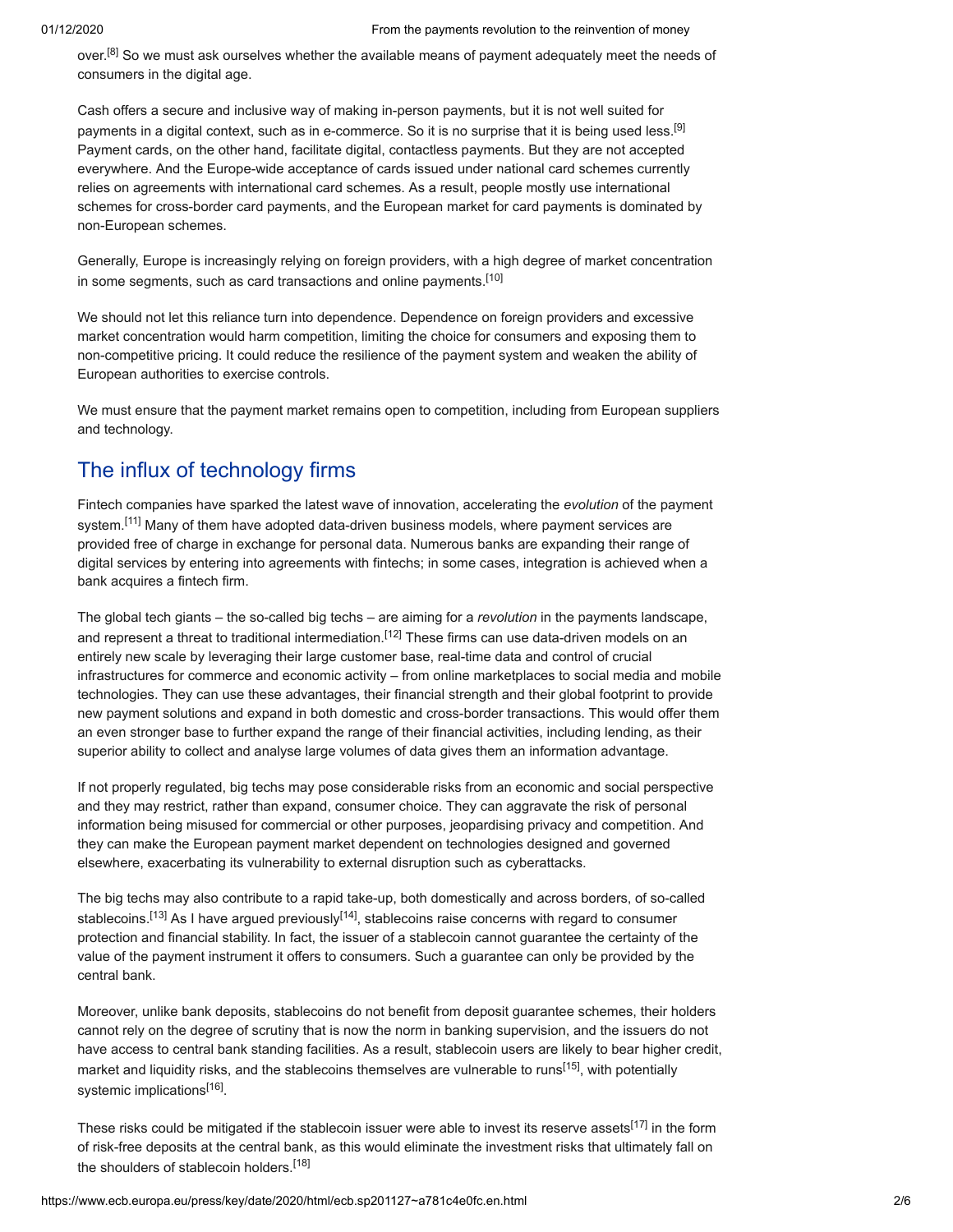#### 01/12/2020 From the payments revolution to the reinvention of money

This would not be acceptable, however, as it would be tantamount to outsourcing the provision of central bank money. It could endanger monetary sovereignty if, as a result, private money – the stablecoin – were to largely displace sovereign money as a means of payment. Money would then be reduced to a "club good" offered in return for the payment of a fee or membership of a platform.[19]

We should safeguard the role of sovereign money, a public good that central banks have been managing for centuries in the public interest and that should be available to all citizens to satisfy their need for safety.

Monetary sovereignty could also be threatened if foreign central bank digital currencies became widely used in the euro area, with implications for international monetary spillovers.<sup>[20]</sup>

These risks are not imminent. We must nonetheless be alert to possible non-linear developments that could endanger financial stability and monetary and economic sovereignty. As we aim to enhance the efficiency of European payments, we therefore need to be prepared to rethink the nature and the role of sovereign money.

### The Eurosystem policy response

The Eurosystem is implementing a comprehensive policy to ensure that citizens' payment needs are met, while safeguarding the integrity of the payment system and financial stability. Our policy is based on interconnected elements addressing the entire payment value chain.

First, we have enhanced our retail payments strategy, in order to foster competitive and innovative payments with a strong European presence. We are actively promoting pan-European initiatives that offer secure, cheap and widely accepted payment solutions.<sup>[21]</sup>

We are supporting access to bank accounts by non-bank providers, so that they can expand the range of payment initiation services they offer. Yesterday the Euro Retail Payments Board, chaired by the ECB, launched a work stream to facilitate this access. We are working to make the European e-identity and esignature frameworks better suited for payments and the financial sector more broadly.

Our retail payments strategy also builds on the promotion of instant payments, which make funds immediately available to recipients. We have created a solid basis for instant payments, with commonly agreed rules and powerful infrastructures, including the TARGET Instant Payment Settlement (TIPS) service, operated by the Eurosystem. Thanks to the measures we have taken in recent months, all euro instant payment providers and infrastructures will have access to TIPS by the end of 2021.

Second, we are adapting our regulatory and oversight framework to the fast pace of financial and technological innovation. We have reviewed our Regulation on oversight requirements for systemically important payment systems<sup>[22]</sup>, introducing a more forward-looking approach to identify payment systems that are systemically important. And today we are launching a public consultation on the new regulation, which will then become operational by mid-2021.

We are also completing the public consultation on our new framework for electronic payment instruments, schemes and arrangements, the so-called PISA framework. PISA extends our oversight<sup>[23]</sup> to digital payment tokens<sup>[24]</sup>, including stablecoins, and to payment arrangements providing functionalities to end users of electronic payment instruments<sup>[25]</sup>. As a result, technology providers can become subject to oversight.

As part of our comprehensive policy, we are working to safeguard the role of sovereign money in the digital era: we want to be ready to introduce a digital euro, if needed.

A digital euro would combine the efficiency of a digital payment instrument with the safety of central bank money. It would complement cash, not replace it. Together, these two types of money would be available to all, offering greater choice and access to simple, costless ways of paying.

We have started a public consultation to seek feedback from people across Europe and gain a better understanding of their needs. It will be completed in January, and the results will be published once they have been analysed.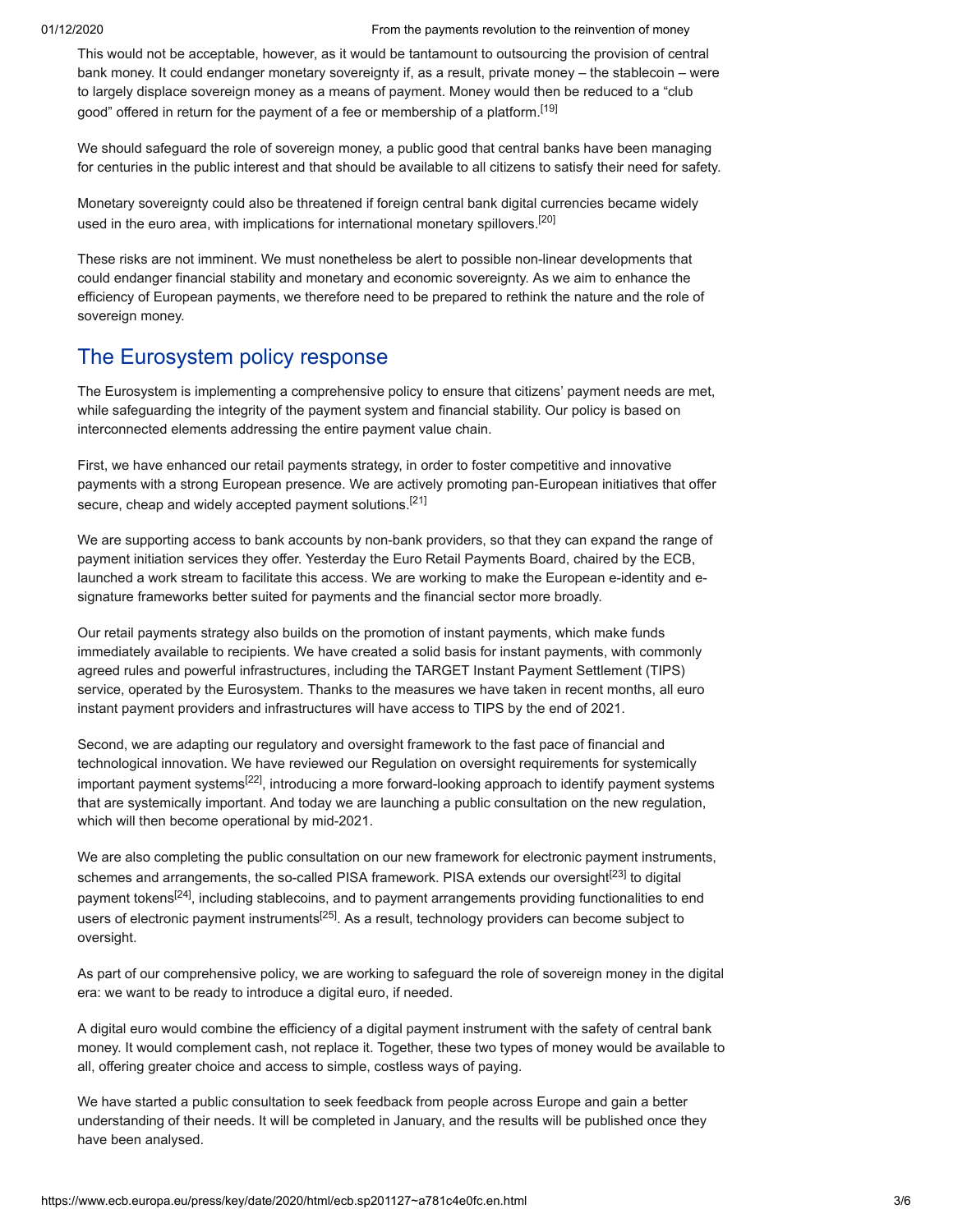A digital euro would need to be carefully designed, in order to enhance privacy in digital payments<sup>[26]</sup>, respect the rules on countering illegal activities and avoid interference with central bank policies, first and foremost monetary policy and financial stability.

In particular, a digital euro should be a means of payment, not a form of investment that competes with other financial instruments. This would require limiting the holdings of individual users<sup>[27]</sup> and mean that, unlike stablecoin issuers, the issuer of the digital euro – the ECB – would not aim to acquire deposits.

A digital euro would support the modernisation of the financial sector and the broader economy. It would be designed to be interoperable with private payment solutions and would thus represent the "raw material" that supervised intermediaries could use to offer pan-European, front-end payment solutions.

A digital euro would also generate synergies with other elements of our strategy, facilitating the digitalisation of information exchange in payments through e-invoices, e-receipts, e-identity and esignature. And in making it easier for intermediaries to provide added value and advanced technological features at lower cost, it would give rise to products that could compete with those of the big techs, thereby benefitting end users.

The ECB and the national central banks have started preliminary experimentation through four work streams. First, we will test the compatibility between a digital euro and existing central bank settlement services (such as TIPS).<sup>[28]</sup> Second, we will explore the interconnection between decentralised technologies, such as distributed ledgers, and centralised systems. Third, we will investigate the use of payment-dedicated blockchains with electronic identity. And fourth, we will assess the functionalities of hardware devices that could enable offline transactions, guaranteeing privacy.<sup>[29]</sup>

We will take the necessary time to explore all aspects of different options: whether they are technically feasible, whether they comply with the principles and policy objectives of the Eurosystem, and whether they satisfy the needs of prospective users.

### **Conclusion**

Let me conclude. The digital transformation is triggering a revolution in the financial sector, which will bring innovation but also risks. In particular, big techs and stablecoins could disrupt the European financial system. And while they could offer convenient and efficient payment solutions, they also risk endangering competition, privacy, financial stability and even monetary sovereignty.

Our policies provide a forceful policy reaction to the digital shock. We want to create the conditions for a resilient, innovative, diverse and competitive payments landscape that can better serve the evolving needs of European people and businesses. We are promoting safe, pan-European instant payments.

What is at stake is nothing short of the future of money. As private money goes digital, sovereign money also needs to be reinvented. This requires central bank money to remain available under all circumstances – in the form of cash, of course, but also potentially as a digital euro.

We want to enable people to choose their preferred way of paying without having to compromise on their expectations of fast, secure, inclusive and seamless payments. This is our aim today, and it will remain our aim in the future.

[1] The data refer to European citizens aged 18 or over and include point-of-sale, person-to-person and remote transactions, as well as bill payments. See ECB (2020), *Study on the payment attitudes of consumers in the euro area (SPACE)*, forthcoming.

[2] Whether they are made at the physical point of sale or online and whether they are made by private individuals, businesses or the public sector.

[3] Source: ECB staff estimates based on payments statistics (ECB [Statistical Data Warehouse\)](https://sdw.ecb.europa.eu/) and findings from ECB (2020), ibid.

[4] Payments at the physical point of sale and person-to-person payments.

[5] As of 2019, cash is used by euro area adults for 73% of in-person transactions in terms of volume and 48% in terms of value. Card payments account for most of the remainder: 24% in terms of volume and 41% in terms of value. Source: ECB (2020), op. cit.

[6] Examples of e-payment providers include PayPal, Sofort and Afterpay. Card payments account for approximately half of all remote purchases, and e-payments for approximately one-quarter, in terms of both volume and value. Source: ECB (2020), ibid.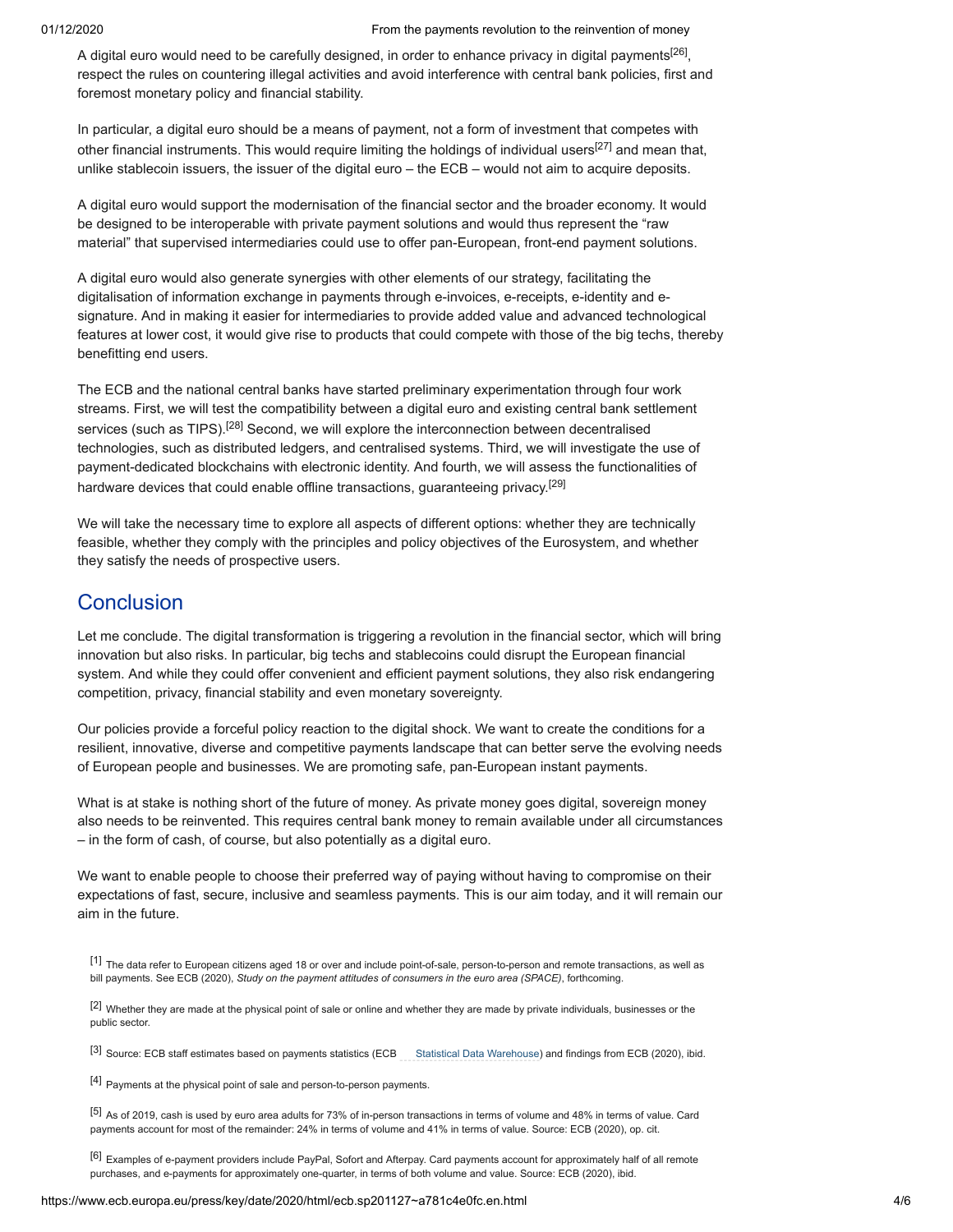[7] Direct debits account for 41% of bill payments in terms of volume and 37% in terms of value. Credit transfers account for 20% of bill payments in terms of volume and 29% in terms of value. Source: ECB (2020), ibid.

 $^{[8]}$  About 41% of respondents to a recent survey say they have reduced their use of cash. The vast majority of them expect to continue to pay less with cash after the pandemic is over. See ECB (2020), "Survey on the impact of the pandemic on cash trends (IMPACT)", in ECB (2020), ibid.

[9] In terms of the total volume of in-person transactions by euro area adults, cash declined from 79% in 2016 to 73% in 2019. In terms of the value of in-person transactions, it fell from 54% to 48%. In some countries, the use of cash is decreasing more rapidly.

[10] VISA and Mastercard intermediate two-thirds of EU card payments and, along with PayPal, dominate online payments.

[11] A recent survey identified over 200 new payment solutions, of which more than one-third were provided by start-ups. For a detailed analysis of these solutions, see ECB (2019), " [Implications of digitalisation in retail payments for the Eurosystem's catalyst role"](https://www.ecb.europa.eu/pub/pdf/other/ecb.implicationsdigitalisationretailpayments201907~d0a6f7abca.en.pdf), July.

[12] See Panetta, F. (2018), " [Fintech and banking: today and tomorrow](https://www.bancaditalia.it/pubblicazioni/interventi-direttorio/int-dir-2018/panetta-120518.pdf)", speech at the Bicentennial Annual Reunion of the Harvard Law School Association of Europe, Rome, 12 May.

[13] Stablecoins are digital units of value designed to minimise fluctuations in their price against a reference currency or basket of currencies. To this end, some stablecoin initiatives pledge to hold a reserve of State-issued currencies or other assets against which stablecoin holdings can be redeemed or exchanged. Global stablecoins are initiatives which aim to achieve a global footprint, without necessarily relying on existing payment schemes and clearing and settlement arrangements. See Bullmann, D., Klemm, J. and Pinna, A. (2019), " [In search for stability in crypto-assets: are stablecoins the solution?](https://www.ecb.europa.eu/pub/pdf/scpops/ecb.op230~d57946be3b.en.pdf)", *Occasional Paper Series*, No 230, ECB, August.

[14] See Panetta, F. (2020), "[The two sides of the \(stable\)coin"](https://www.ecb.europa.eu/press/key/date/2020/html/ecb.sp201104~7908460f0d.en.html), speech at Il Salone dei Pagamenti, 4 November.

[15] A run could occur whenever users – who bear all the risks – expect a decrease in the redemption price of the stablecoin. A run is possible even when the stablecoin issuer provides a financial guarantee, if such a guarantee loses credibility over time as doubts emerge about the issuer's capacity to absorb potential losses.

[16] Moreover, large investments in safe assets by stablecoin issuers could influence the level and volatility of real interest rates, with adverse effects on market functioning and the implementation of monetary policy.

[17] Reserve assets are the assets against which the stablecoins are valued and redeemed.

[18] In the current situation the viability of such a business model is however challenged by the fact that short term rates are negative.

[19] If allowed to invest the reserve assets in the form of risk-free deposits at the central bank, the stablecoin issuer could offer the stablecoin holders a means of payment that would be a close substitute for central bank money. In contrast, the substitutability between central bank money and bank deposits is limited by the fact that, on bank balance sheets, deposits are matched against risky assets (bank loans).

[20] Ferrari, M.M., Mehl, A. and Stracca, L. (2020), " [Central bank digital currency in an open economy"](https://www.ecb.europa.eu/pub/pdf/scpwps/ecb.wp2488~fede33ca65.en.pdf), *Working Paper Series*, No 2488, ECB, November.

[21] In 2019 the ECB's Governing Council formulated five objectives that any such initiative would need to fulfil: pan-European reach and seamless customer experience; convenience and low cost; safety and security; European brand and governance; and global acceptance.

 $[22]$   $\sigma$  [Regulation of the European Central Bank \(EU\) No 795/2014 of 3 July 2014.](https://eur-lex.europa.eu/legal-content/EN/TXT/?uri=CELEX%3A32014R0795)

[23] Up to now, oversight activity has been focused on traditional electronic payment solutions such as payment cards, direct debits, credit transfers and e-money.

 $^{[24]}$  The European Commission's legislative proposal on crypto-assets ( $\mathbb G$  [MiCA](https://eur-lex.europa.eu/legal-content/EN/TXT/?uri=CELEX%3A52020PC0593)) is an important step in this regard.

[25] These include payment initiation services, payment integrators, wallets storing data and tokenised payment account numbers.

[26] The ECB has already started work on privacy-enhancing techniques in cooperation with the Bank of Japan. See ECB and Bank of Japan (2020), " [Balancing confidentiality and auditability in a distributed ledger environment"](https://www.ecb.europa.eu/paym/intro/publications/pdf/ecb.miptopical200212.en.pdf), *Project* Stella, February; and ECB (2019), " [Exploring anonymity in central bank digital currencies"](https://www.ecb.europa.eu/paym/intro/publications/pdf/ecb.mipinfocus191217.en.pdf), *In Focus*, No 4, December.

[27] The limits on individual holdings could be achieved by setting a level of remuneration for the digital euro that would make it [unattractive to hold amounts in excess of a given threshold. See Bindseil, U. and Panetta, F. \(2020\), "](https://voxeu.org/article/cbdc-remuneration-world-low-or-negative-nominal-interest-rates) $C$ " Central bank digital currency remuneration in a world with low or negative nominal interest rates", *VoxEU*, October. Alternatively, limits on individual holdings could be achieved by imposing direct quantitative constraints.

[28] The experimentation will examine the scalability of TIPS (i.e. whether it could handle the accounts of hundreds of millions of citizens).

[29] The goal is to explore how the bearer of a digital euro could be provided with a positive user experience.

#### Related topics